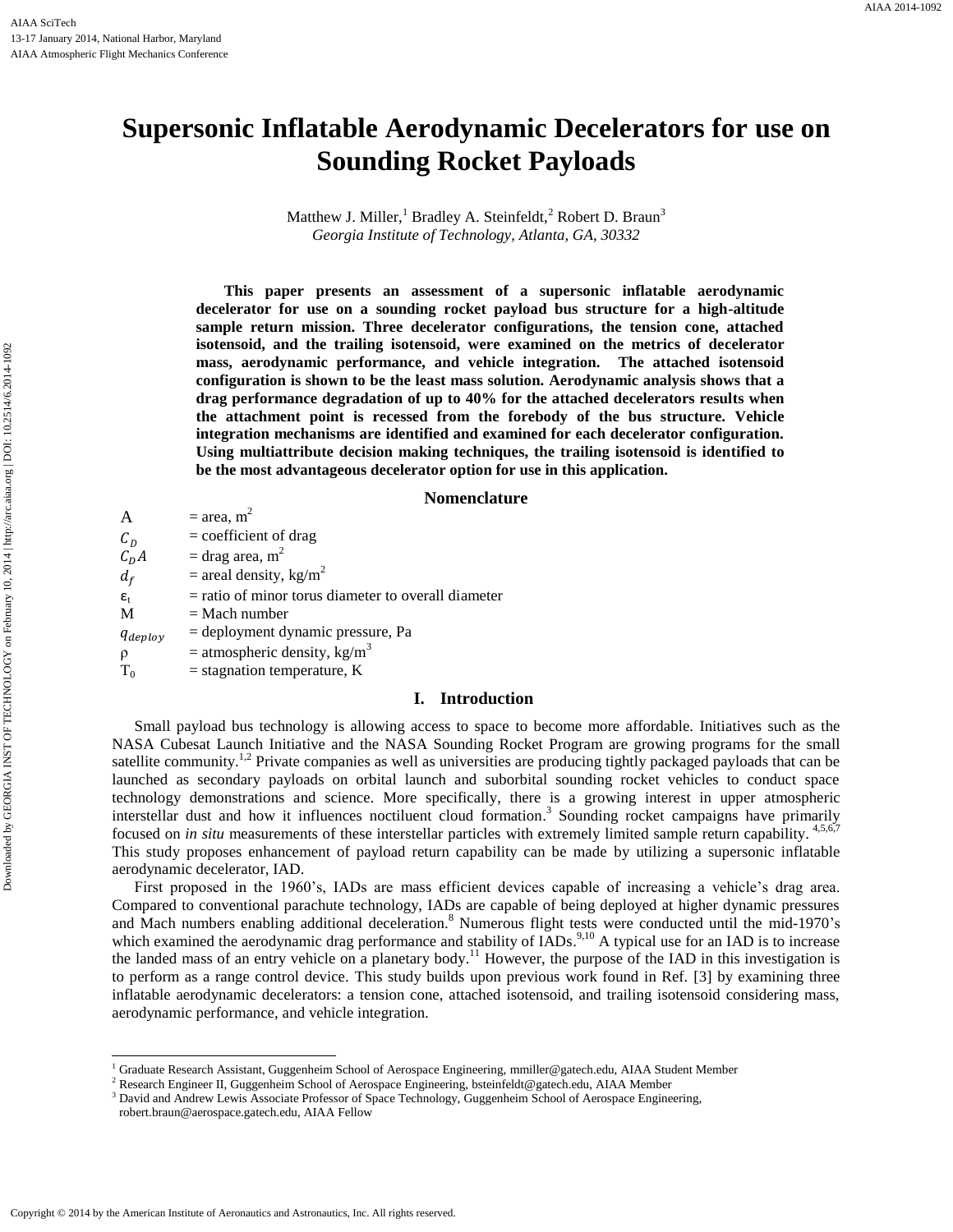# **II. Mission Architecture**

# **A. Trajectory & Deployment Definition**

As discussed in previous work,  $12,13$  drag modulation is a guidance technique used to control downrange travel by adjustment of a vehicle's drag area. The vehicle drag area for this investigation is modified by the inflation of a decelerator device. The baseline trajectory, optimized for maximum time in the mesosphere, from Ref. [3] was leveraged to establish a reference trajectory for this analysis. The reference trajectory of an Improved-Orion sounding rocket launched at a flight path angle of 81 degrees with a 24 kg payload is shown in [Figure 1.](#page-1-0) The trajectory shown in [Figure 1](#page-1-0) does not include any deployment events and terminates at an altitude of 6 km. The terminal state corresponds to the nominal deployment altitude of a guided parafoil, which is not discussed in this study. The nominal trajectory provides 184 seconds of sample collection time within the mesosphere. Nominal decelerator deployment occurs after the sample collection phase at an altitude of 45 km at Mach 2.9 and a dynamic pressure of 1 kPa. Within a prescribed deployment box between the altitudes of 25 km and 45 km, peak Mach number and dynamic pressure values were 3 and 6 kPa, respectively.



**Figure 1. Baseline trajectory altitude as a function of time.**

<span id="page-1-0"></span>Decelerator deployment conditions for this study, assumed to be a conservative Mach 3 and dynamic pressure of 2 kPa, were compared to historical testing and are summarized in Figure 2. Deployment conditions are similar to the ALARR testing conducted in the 1960's for trailing decelerators.



**Figure 2. Inflatable decelerator deployment conditions (dynamic pressure and Mach number) of historical test programs and the conditions proposed in this study. (Data reproduced from Figure 2 in Ref. [8])**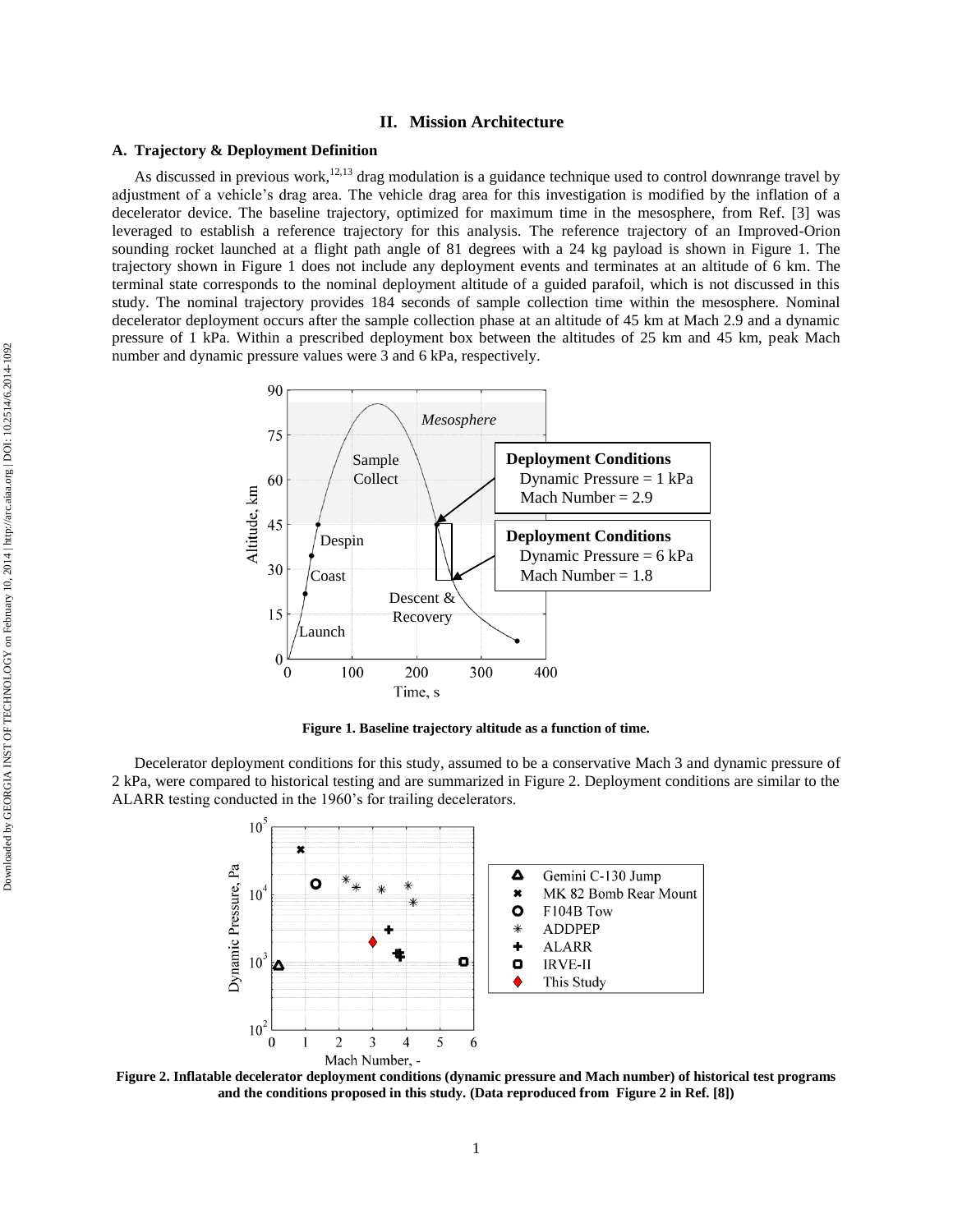## **B. Sounding Rocket Configuration**

The Improved-Orion provides the launch capability necessary to reach the mesosphere. The outer mold line of the Improved-Orion is shown in [Figure 3.](#page-2-0) This vehicle can accommodate a variety of payload diameters, 4.5 to 17 inches, with its bulbous fairing option, which is also shown in Figure  $3<sup>2</sup>$ 



**Figure 3. Improved Orion sounding rocket with bulbous payload fairing.**

# <span id="page-2-0"></span>*1. Payload Bus & Sample Collection Device*

Typical payload configurations for the launch vehicles under consideration utilize a cylinder with a diameter of 0.356 m and a length of 1.22 m as shown in [Figure 4.](#page-2-1) The sample collection mechanism was assumed to be a container fitted with Aerogel pucks. Aerogel was proven as a viable medium for capturing high velocity particles in outer space on the Stardust mission<sup>14</sup> and could be implemented for sounding rocket particle capturing. The detailed design of the sample collection device is outside the scope of this study; however, it is assumed that the Aerogel would be exposed to the freestream during the sample collection phase without altering the vehicle aerodynamics. After sample collection, the containment device would seal the Aerogel pucks, preventing the samples from being contaminated during recovery.



<span id="page-2-1"></span>**cylindrical bus structure.**

## **C. Decelerator Configurations**

# *1. Tension Cone*

The tension cone consists of two primary fabric components: a flexible shell that resists shape deformation by remaining under tension and an inflated torus. The curvature is analytically derived based on a pressure distribution and assumed constant ratio of circumferential to meridional stress. The shell of the tension cone is attached to the forebody at the front of the vehicle and to an inflated torus. An onboard inflation system is required to inflate the torus and to maintain the internal pressure of the torus. The baseline tension cone, scaled from wind tunnel test articles<sup>15,16</sup> had an overall diameter of 0.9 m with a torus diameter of 0.1125 m as shown in [Figure 5.](#page-2-2) A detailed description of tension cone IADs can be found in Ref. [17].These images provide a sense of scale between the sounding rocket bus and tension cone.



<span id="page-2-2"></span>**Figure 5. Tension cone (a) dimensions, (b) frontward isometric, and (c) rearward isometric integrated with payload bus structure.**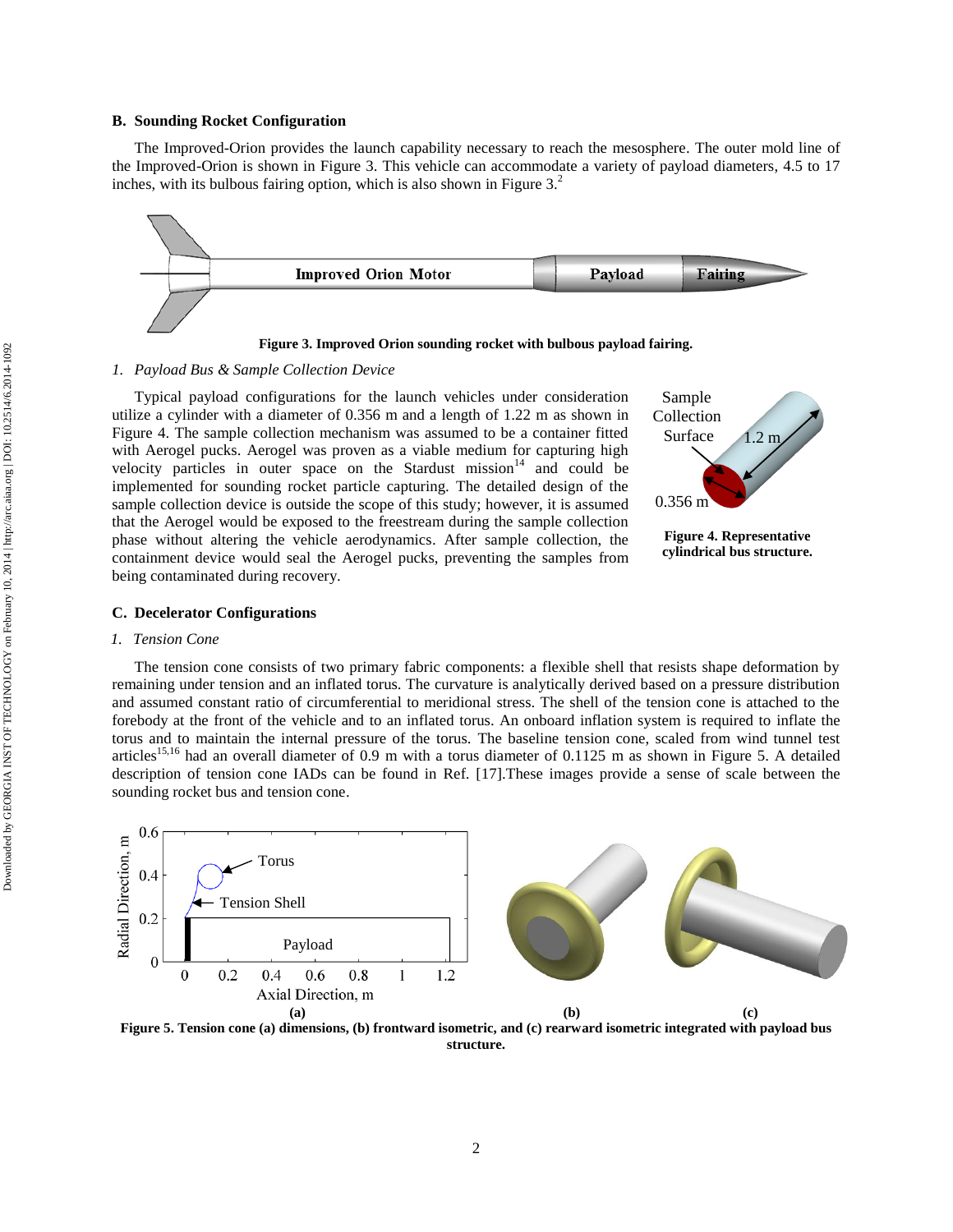#### *2. Attached Isotensoid*

The isotensoid configuration is examined as an attached and trailing configuration. The decelerator itself is largely the same for each configuration, except for how the decelerator is integrated with the bus structure. The isotensoid shape enables constant tension throughout the length of the meridians and a uniform biaxial stress across the gore fabric. Ram air inlets, not shown in [Figure 6,](#page-3-0) maintain internal pressure of the device, thus no onboard inflation system is required to maintain the inflated shape. However, a pre-inflation system is typically needed to subject the ram air inlets to the freestream for inflation to start. The attached isotensoid shape used in this study was derived from the work conducted by Barton in Ref. [18] and had an overall diameter of 0.99 meters which includes the burble fence. A detailed description of the isotensoid can be found in Refs. [18] [15].



<span id="page-3-0"></span>**Figure 6. Attached isotensoid (a) dimensions, (b) frontward isometric, and (c) rearward isometric integrated with payload bus structure.**

## *3. Trailing Isotensoid*

The trailing isotensoid is deployed by an ejection event and trails behind the vehicle's bus. The decelerator inflates in a similar manner as the attached isotensoid, except the device is located at some predefined trailing length behind the bus. The representative trailing isotensoid for this study, as shown in [Figure 7,](#page-3-1) was taken from Ref. [19].



<span id="page-3-1"></span>**Figure 7. Trailing isotensoid (a) dimensions, (b) frontward isometric, and (c) rearward isometric integrated with payload bus structure.**

# **III. Design Metrics**

#### **A. Aerodynamics**

Two aerodynamics analyses were implemented to characterize the aerodynamic performance of the tension cone and attached isotensoid aerodynamic decelerators—a hypersonic panel method with engineering correlations to the supersonic regime, CBAERO, <sup>20</sup> and a computational fluid dynamics (CFD) package, FUN3D. Trailing isotensoid aerodynamic performance was obtained from heritage wind tunnel and in-flight experimentation. Calculation of the interactions of blunt body wakes on trailing decelerators is outside of the scope of this study. Therefore, the heritage sources were leveraged for the trailing decelerator. All aerodynamic performance values were generated at zero angle-of-attacks relative to the free stream.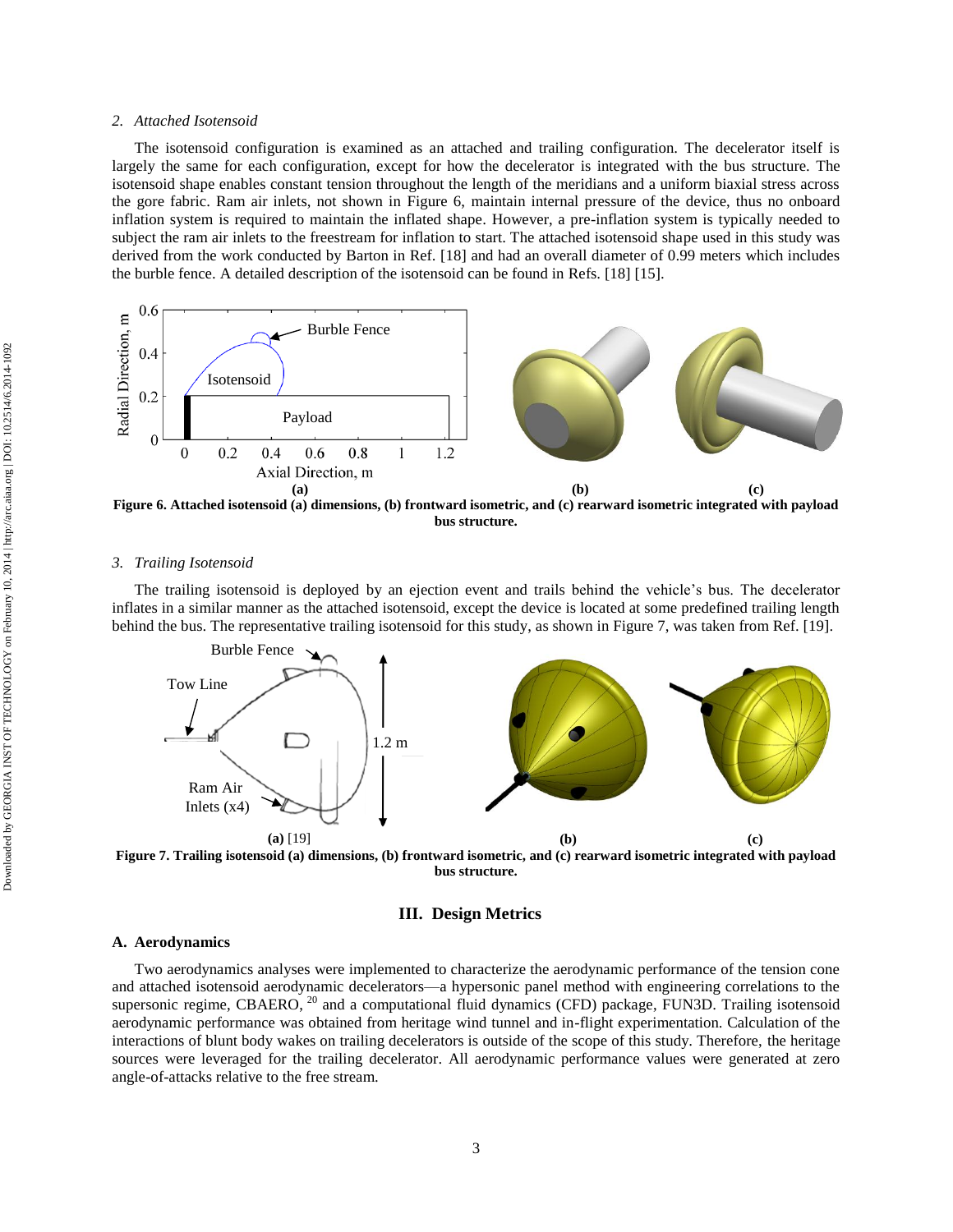#### *1. Computational Fluid Dynamics Method*

| The CFD simulation was performed in FUN3D, which is a fully                                 | Т   |
|---------------------------------------------------------------------------------------------|-----|
| unstructured, 3-dimesional fluid solver with both Euler and Reynolds average                | Var |
| Navier Stokes equation capabilities. <sup>21,22</sup> For this study, inviscid, calorically |     |
| perfect, compressible equations were assumed with local time stepping. Grids                |     |
| were generated using Gridgen <sup>23</sup> and consist of between 0.8 and 0.9 million grid  |     |
| points. All CFD solutions were generated using the input variable values shown              |     |
| in Table I.                                                                                 |     |

<span id="page-4-0"></span>

| Table I. FUN3D parameters. |        |                   |  |
|----------------------------|--------|-------------------|--|
| Variable                   | Value  | Units             |  |
| М                          | 4.0    |                   |  |
| ρ                          | 0.0577 | kg/m <sup>3</sup> |  |
| $T_{0}$                    | 219    | K                 |  |
|                            | 1,181  | m/s               |  |

<span id="page-4-2"></span>**Table II. Tension cone input parameters.**

Vehicle Bus Diameter (m)  $\qquad \qquad$  0.356 Tension Cone Drag Coefficient | 1.5 Number of Radial Straps 16

 $\varepsilon_t$  (D<sub>t</sub>/D<sub>0</sub>)

Input Parameter Value Dynamic Pressure (Pa) 2000 Number of Toroid 1 Area Ratio 1 6.39 Radius Ratio 7 Diameter of Torus Circle (m) | 0.1125 Diameter of Torus (m)  $\qquad$  0.7875

0.1429

In addition to the nominal attachment point, the effect of attachment point locations on decelerator drag performance was also investigated. [Figure 8](#page-4-1) shows four alternative forward attachment point locations. The alternative attachment points were incremented by 5% of the length of the vehicle bus resulting in a maximum attachment point offset distance of 0.244 m from the front of the vehicle bus. These alternative attachment points were to account for the possibility of a more complicated sample collection device.



**Figure 8. Decelerator front attachment point locations along the length of the vehicle bus.**

#### <span id="page-4-1"></span>**B. Mass Estimation**

To account for the mass addition of each decelerator system, mass estimates were obtained for all three aerodynamic decelerators based on parametric sizing techniques and historical regressions.

#### *1. Tension Cone*

The mass for the tension cone was determined using the dimensionless parameter technique developed by Samareh.<sup>24</sup> The total tension cone system's mass was calculated by the summation of eight different dimensionless elements: the inflation gas, the inflation systems mass, the toroid fiber mass, the toroid adhesive mass, the toroid gas barrier mass, the toroid axial straps mass, the radial straps mass, and the gore mass.

The tension cone input configuration for this study is summarized in [Table II.](#page-4-2) All other input parameters used in Samareh's mass sizing technique were assumed to be the same as referenced in Ref. [24]. A 30% mass margin was added to all of the resulting mass for each the tension cone decelerator to account for any miscellaneous mass and uncertainty not accounted for in this analysis.

#### *2. Trailing Isotensoid*

The trailing isotensoid mass was calculated using a relationship accounting for the structural and aerodynamic parameters which govern the decelerator efficiency.  $2^5$  Equation 1 shows this relation where the first term at accounts for the mass of meridian tapes and rise and suspension lines and the second term accounts for the canopy mass.

$$
m_{lso} = bq_{denlov} (C_D A)^{3/2} + cd_f (C_D A)
$$
 Eqn (1)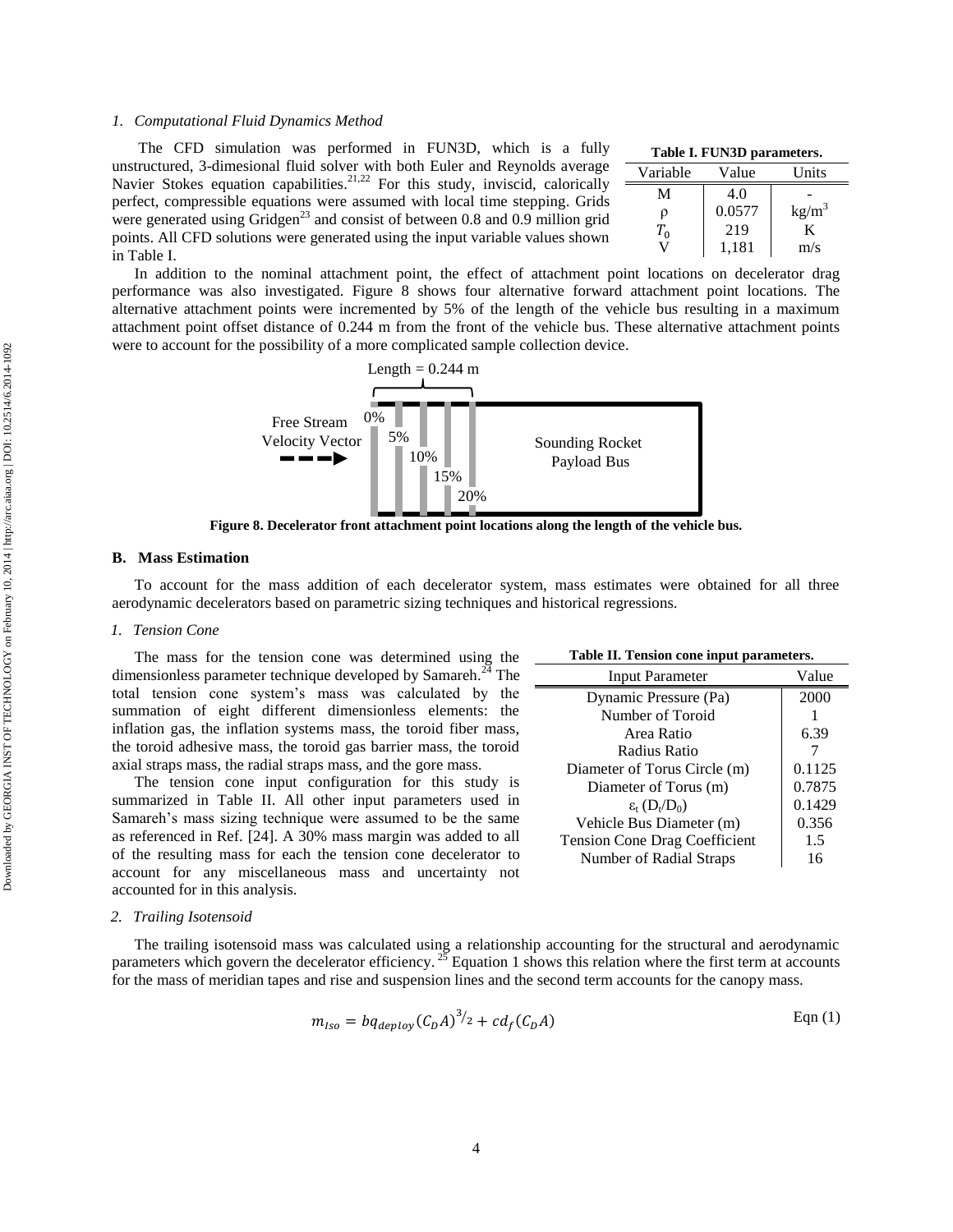The aerodynamic drag area  $(C<sub>D</sub>A)$  is of the trailing isotensoid only. The constants *b* and *c*, which were derived from pressure vessel theory, are specified by Anderson to be  $6.9x10^{-5}$  kg/N-m and 7.41, respectively.<sup>25</sup> From the baseline trajectory, the dynamic pressure at deployment is 2 kPa and  $d_f$  is the areal density of the canopy fabric (kg/m<sup>2</sup>). A 50% mass margin on the resulting mass for the trailing isotensoid to account for any miscellaneous mass and uncertainty not accounted for in this analysis.

The deployment mechanism for the trailing isotensoid requires a mortar similar to that of a typical parachute system.<sup>17</sup> The mortar mass required to eject a given trailing isotensoid was estimated from a linear regression of historical data for subsonic parachutes of similar masses, shown in [Figure 9.](#page-5-0)

<span id="page-5-0"></span>

## *3. Attached Isotensoid*

The attached isotensoid mass was calculated using the relation as the trailing isotensoid described in Eqn. (1). However, the constants *b* and *c* were altered to  $1.1x10^{-5}$  kg/N-m and 4.02, respectively, to account for the changed isotensoid configuration as suggested in Ref. [25]. As with the trailing isotensoid, a 50% mass margin was also included in the attached isotensoid mass estimate to account for uncertainty associated with this empirical mass estimation method.

#### *4. Decelerator Material Properties*

All decelerator masses were evaluated using a variety of materials detailed in [Table III,](#page-5-1) where  $\bar{\sigma}$  is a nondimensional yield stress as described in Ref. [24].

<span id="page-5-1"></span>

| Material             | Density<br>(kg/m <sup>3</sup> ) | <b>Areal Density</b><br>(kg/m <sup>2</sup> ) | Tensile Strength<br>(GPa) | $\bar{\sigma}$<br>(-) | Reference     |
|----------------------|---------------------------------|----------------------------------------------|---------------------------|-----------------------|---------------|
| Vectran              | 1,400                           | 0.0916                                       | 1.10                      | 80,093                | $[26]$ $[27]$ |
| (Coated) Vectran     | 1,500                           | 0.1457                                       | 3.20                      | 217,465               | [26] [27]     |
| Kevlar <sub>29</sub> | 1,440                           | 0.2080                                       | 2.92                      | 206,705               | [28] [29]     |
| Kevlar 49            | 1,440                           | 0.1810                                       | 3.00                      | 212,368               | [28] [29]     |
| (Coated) Kevlar      | 1,500*                          | 0.3750                                       | 3.00                      | 203,874               | [28] [29]     |
| Upilex- $25S$        | 1,470                           | $0.3778**$                                   | 0.52                      | 36,059                | [30]          |
| <b>Nomex</b>         | 1,380                           | 0.4001                                       | 0.61                      | 45,059                | [31]          |
| Nextel $(610)$       | 3,900                           | 0.2780                                       | 3.20                      | 83,640                | [32] [17]     |

**Table III. Material properties for decelerator systems.**

\*Density estimated based on coated Vectran

\*\*Upilex minimum gage areal density estimated based on 50 micrometer fabric thickness and scaled by same factor as Nomex

The materials used in this analysis encompass heritage materials such as Nomex and Nextel and more modern materials such as Vectran and Kevlar to capture the advancements that have been made in the material sciences field. Coated materials which reduce fabric porosity are also included in this study.<sup>17</sup> Areal density values are assumed to be minimum gage values with the exception of Upilex-25S and Nomex. The minimum gage areal density of Nomex is  $0.078 \text{ kg/m}^2$ ; however, flight test articles from Ref. [33] deployed trailing decelerators at high dynamics pressures (11-17 kPa) made of Nomex with an areal density equal to  $0.4 \text{ kg/m}^2$ . The minimum gage areal density of Nomex was linearly scaled to match the test article areal density and the same scaling value was applied to Upilex-25S, since both materials share similar material properties.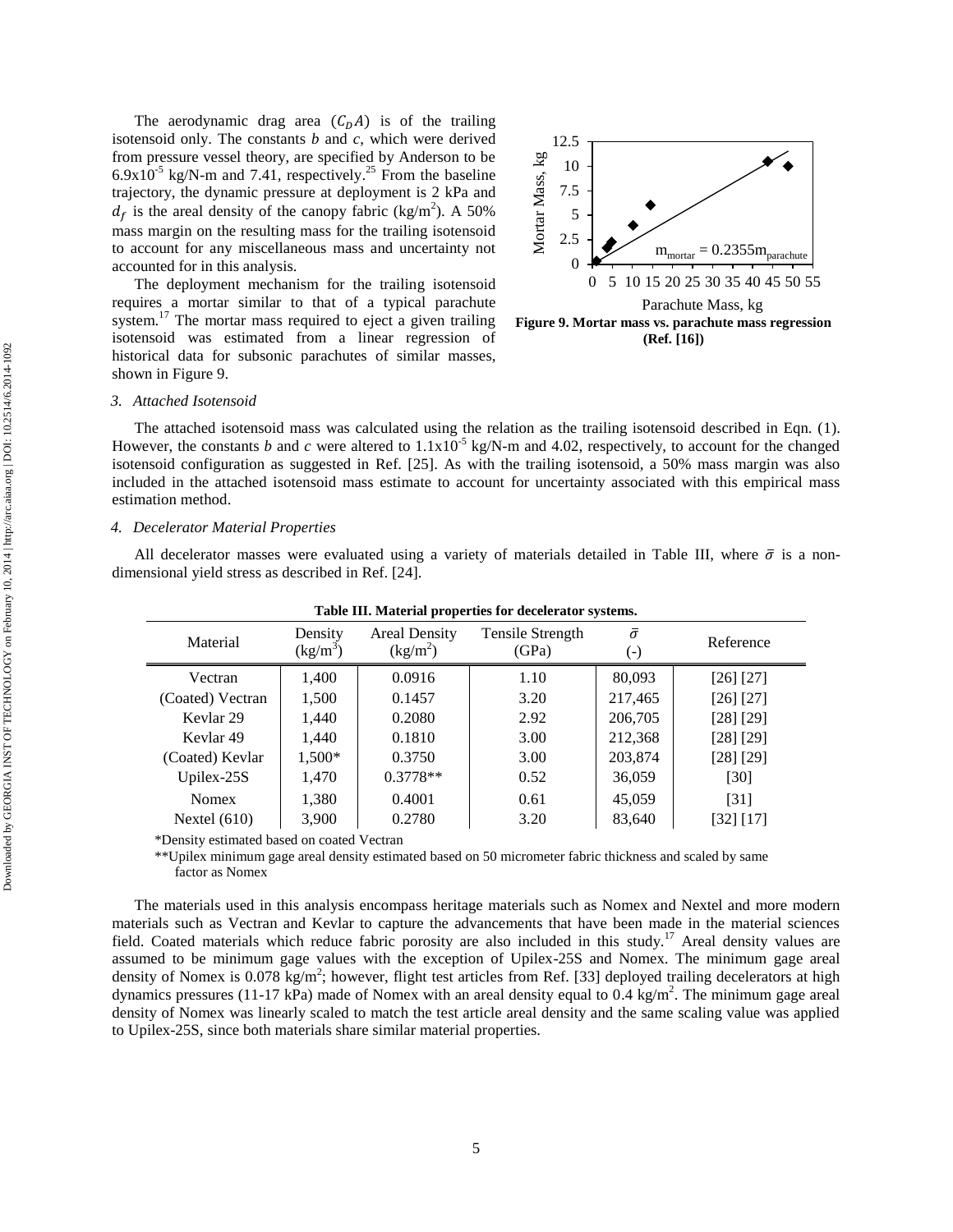## **C. Vehicle Integration**

To evaluate each mechanism in a qualitative manner, the analytical hierarchy process (AHP) was used.<sup>34,35</sup> AHP is a multi-attribute decision-making technique that uses pairwise comparisons. Prioritization of objectives is obtained from populating a matrix of pairwise comparisons. A vector of weights indicating the relative importance of each objective is then obtained. For this study, each mechanism served as an objective and were compared to each other using an objective scoring system which ranged from extremely prefer to neutral. The storage volume for each decelerator was also examined for each decelerator assuming a nominal parachute nonpressurized packaging density of 320 kg/m<sup>3</sup> for a range of decelerator drag areas.<sup>36</sup>

# **D. Decelerator Evaluation**

AHP was utilized to determine a vector of preferential weights for each of the aforementioned design metrics. The priority vector for each design metric was then used in an additional analysis, the Technique for Order Preference by Similarity to Ideal Solution (TOPSIS). This method allows for scoring of alternatives based on their Euclidean distances from the positive ideal and negative ideal solutions.<sup>35,37,38</sup> The combination of the AHP priority vectors for each individual design metric and an overall design metric weighting vector enabled the use of TOPSIS to yield a final decelerator downselection option for this mission concept.

## **IV. Decelerator Results and Discussion**

#### **A. Aerodynamics Results**

Historical testing programs have examined the drag performance of the three decelerators under investigation.<sup>8,9,15</sup> For this analysis, CBAERO results consistently over predicted the drag coefficient of the attached isotensoid and tension cone by approximately 13%. This consistent over prediction is attributed to CBAERO's inability to account for the drag coefficient of the front face of the cylinder. The pressure distribution on the cylinder's front face is greatly influenced by the bow shock which is not taken into account in the CBAERO panel method. The inviscid CFD solutions for both decelerators were in good agreement with historical drag coefficient values.

The aerodynamic performance of the trailing decelerator is difficult to predict due to the unsteady nature of the wake flowfield region behind the forebody bus structure. However, experimental testing showed trailing decelerators exhibit stabilizing characteristics for a variety of Mach number regimes and decelerator-to-payload size ratios.<sup>9</sup> Therefore, the drag coefficient values shown in the literature were directly used for the trailing isotensoid.

Aerodynamic performance of the tension cone and attached isotensoid were analyzed for a variety of attachment points, since the sample collection mechanism is not clearly defined at this stage in the design process. As the decelerator moves farther rearward, drag performance diminishes substantially as shown in [Figure 10.](#page-6-0) The decelerator becomes shadowed by the oblique shock which forms from the corner of the bus forebody, thus reducing the decelerator's overall drag coefficient. The CFD Mach contour solutions to the 0% offset and 20% offset solutions for the baseline tension cone are shown in [Figure 11.](#page-7-0) The bow shock changes for the varied attachment points, which results in altered pressure distributions on the surface of the decelerator. This altered pressure distribution leads to reduced drag performance for the offset attachment points. The altered bow shock also alters the pressure distribution on the bus forebody. The results from this analysis indicate that if drag performance is to be maximized for a fixed diameter decelerator, the attachment point must be at 0% offset. The alternative to this solution would be to increase the attachment offset but increase the diameter of the decelerator which would also increase the overall mass of the decelerator subsystem.



<span id="page-6-0"></span>**Figure 10. Drag coefficient reduction as a function of attachment offset.**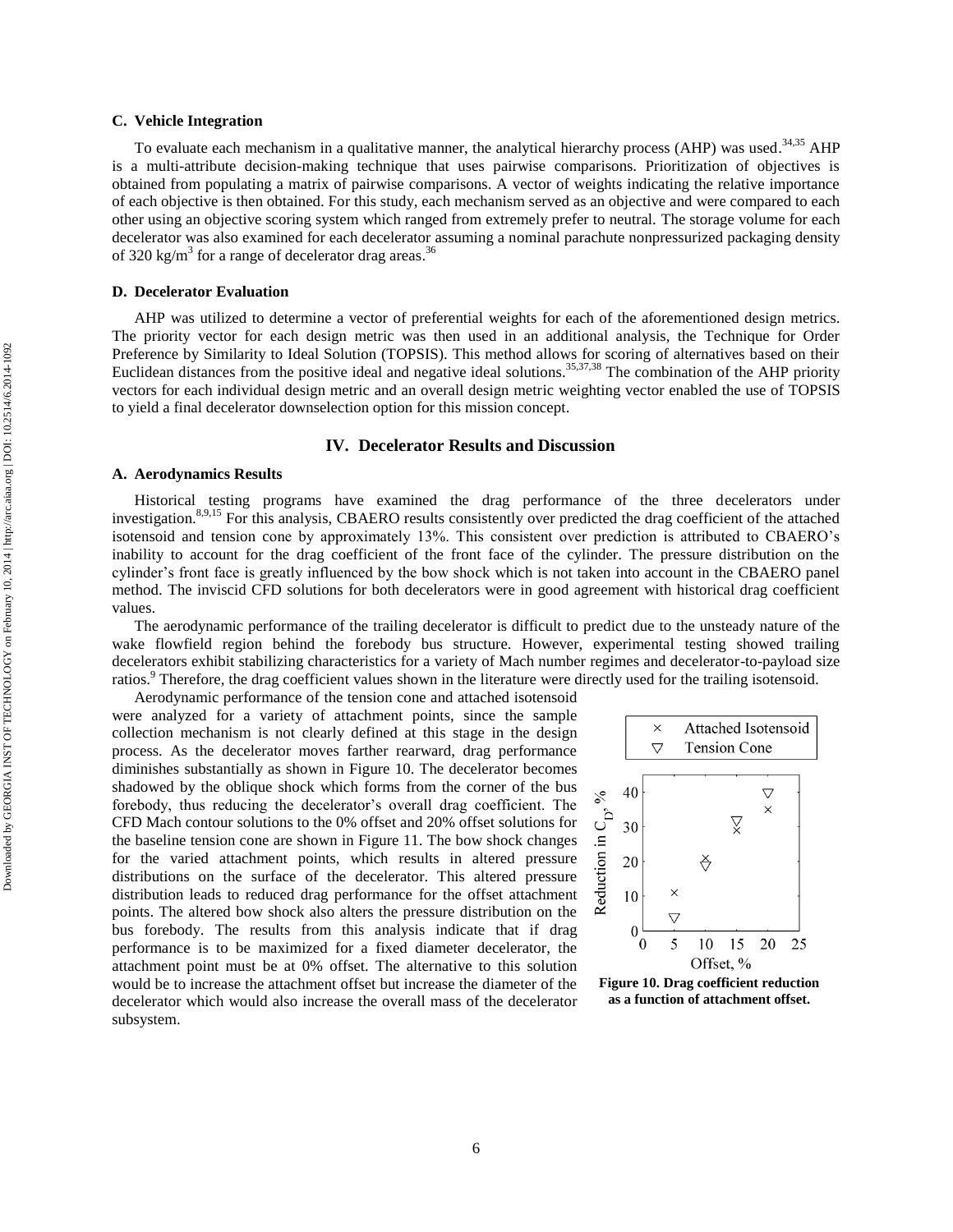

<span id="page-7-0"></span>**Figure 11. Mach contour plots of (a) 0% offset tension cone and (b) a 20% offset tension cone configuration.**

Taking into account the aerodynamic drag coefficient values at a nominal deployment condition of Mach 3, a priority vector was created. As shown in [Table IV](#page-7-1), this aerodynamic priority vector was implemented in the overall TOPSIS analysis for decelerator evaluation. The larger number corresponds to the more favorable decelerator option, which was the tension cone.

<span id="page-7-1"></span>

| Decelerator Type           | <b>Priority Vector</b> |
|----------------------------|------------------------|
| <b>Tension Cone</b>        | 0.448                  |
| Attached Isotensoid        | 0.383                  |
| <b>Trailing Isotensoid</b> | 0.168                  |

# **B. Mass Estimation Results**

The mass estimates for the three types of decelerators are shown below for the eight decelerator materials considered in this study. These mass results are for each decelerator type being attached to a 0.356 m diameter cylindrical bus. [Figure 12](#page-7-2) shows the mass estimates for the tension cone. Tension cones which use higher strength materials such as Vectran or Kevlar, exhibit significantly less overall mass, especially at larger drag areas. Tension cones require an inflation system which increases the mass growth at an exponential rate due to its dependence on torus volume. [Figure 13](#page-8-0) shows the results for the attached isotensoid decelerator. Again, higher strength materials exhibit more mass efficient solutions. [Figure 14](#page-8-1) shows mass trends for the trailing isotensoid configuration which also follow almost linear mass growth rates. It is important to note that the mass calculations for the tension cone include estimates of inflation hardware, whereas the isotensoid calculations do not. The trailing isotensoid mass must be summed with a deployment system mass expected to be on the order of 1 kg, as shown in [Figure 9.](#page-5-0) Attachment and storage



<span id="page-7-2"></span>**Figure 12. Decelerator mass as a function of drag area for a tension cone.**

mechanism are not included in any of these mass estimates.

The estimated mass values are comparable to historical testing articles. The TD5840 test article consisted of a 1.5 m diameter attached isotensoid fabric mass was 1.9 kg deployed at a dynamic pressure of 5.75 kPa.<sup>39</sup> The TD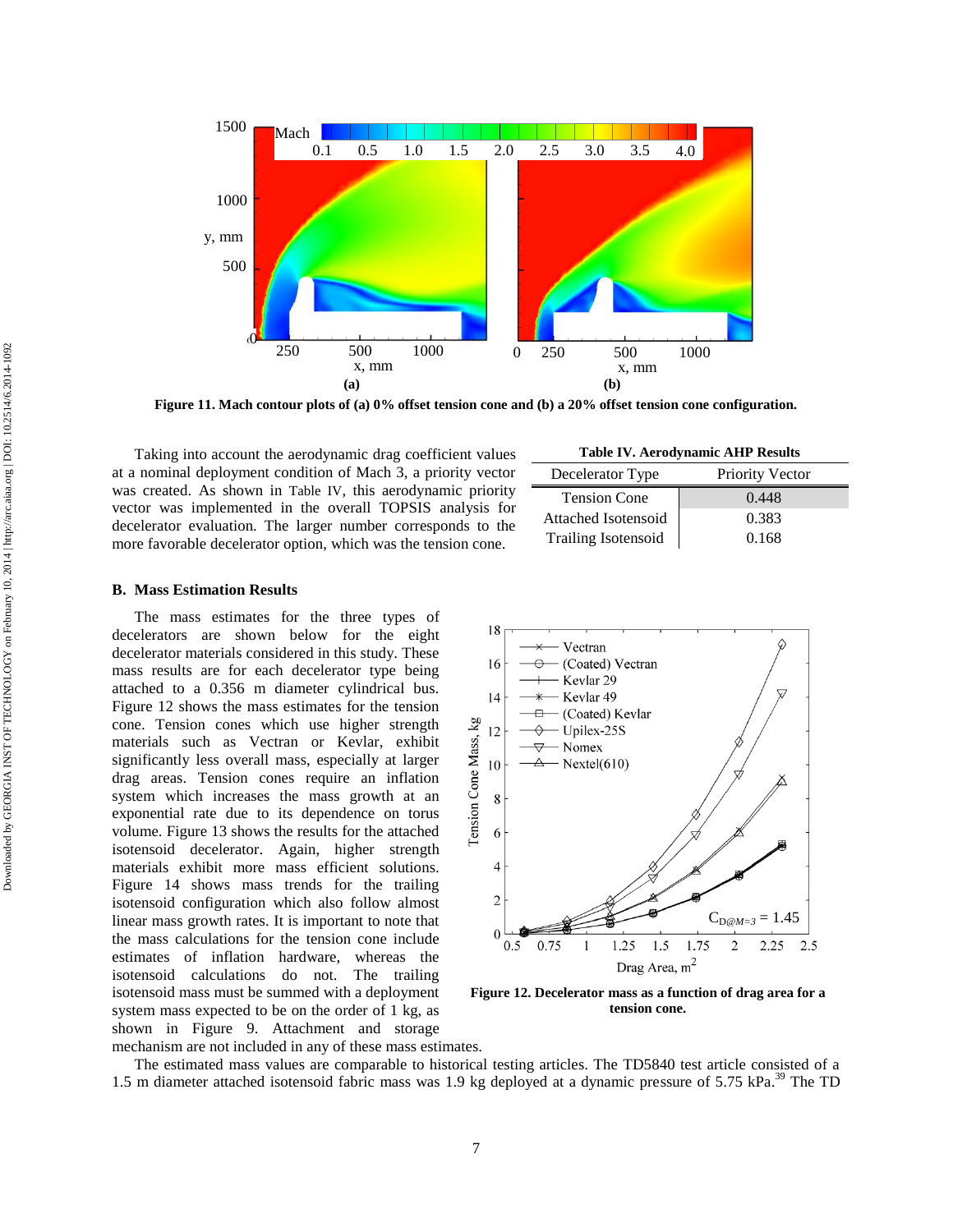6929 attached isotensoid test article, also 1.5 m in diameter, had a mass of 0.98 kg tested up to dynamic pressures of 28 kPa. 40



<span id="page-8-0"></span>**Figure 13. Decelerator mass as a function of drag area for an attached isotensoid**

<span id="page-8-1"></span>**Figure 14. Decelerator mass as a function of drag area for a trailing isotensoid**

A priority vector, shown in [Table V,](#page-8-2) was created by comparing the masses of each decelerator made of coated Vectran with a drag area of 1 m<sup>2</sup>. This aerodynamic priority vector was implemented in the overall TOPSIS analysis for decelerator evaluation. The smaller number corresponds to the more favorable decelerator option, which was determined to be the attached isotensoid.

<span id="page-8-2"></span>

| <b>Table V. Mass AHP results</b>           |       |  |  |
|--------------------------------------------|-------|--|--|
| <b>Priority Vector</b><br>Decelerator Type |       |  |  |
| <b>Tension Cone</b>                        | 0.329 |  |  |
| Attached Isotensoid                        | 0.222 |  |  |
| <b>Trailing Isotensoid</b>                 | 0.449 |  |  |

# **C. Vehicle Integration**

Vehicle integration metrics were divided into four decelerator mechanisms: attachment, storage, deployment and inflation. These mechanisms encompass the primary functional modes of the decelerator systems and must be incorporated into interface considerations with the vehicle bus. [Table VI](#page-8-3) below provides a brief description of each mechanism for each decelerator.

<span id="page-8-3"></span>

| Mechanism                     | <b>Tension Cone</b>                                                                                                 | <b>Attached Isotensoid</b>                                                                                                   | <b>Trailing Isotensoid</b>                                                                                                            |
|-------------------------------|---------------------------------------------------------------------------------------------------------------------|------------------------------------------------------------------------------------------------------------------------------|---------------------------------------------------------------------------------------------------------------------------------------|
| <b>Attachment</b><br>Location | Leading edge                                                                                                        | Leading edge                                                                                                                 | Rear edge                                                                                                                             |
| Interface                     | Single tension hoop                                                                                                 | 2 tension hoops (one for front surface)<br>and one for rear surface)                                                         | 1 or more bridle attachment points                                                                                                    |
| <b>Storage</b>                |                                                                                                                     |                                                                                                                              |                                                                                                                                       |
| Location                      | Front (external to bus structure)                                                                                   | Front (external to bus structure)                                                                                            | Rear (internal or external to bus<br>structure)                                                                                       |
| <b>Devices</b>                | <i>Braided corset</i> used to wrap<br>decelerator and fasten to bus                                                 | <i>Braided corset</i> used to wrap<br>decelerator and fasten to bus                                                          | Packaged similar to that of a small<br>parachute                                                                                      |
| <b>Deployment</b>             |                                                                                                                     |                                                                                                                              |                                                                                                                                       |
| <b>Devices</b>                | <i>Pyrotechnic cutters</i> used to sever<br>corset lacing and inflation system<br>begins to release pressurized gas | <i>Pyrotechnic cutters</i> used to sever<br>corset lacing and <i>pre-inflation gas</i><br>generator releases pressurized gas | <i>Mortar gun</i> ejects small mass to<br>pull decelerator out and pre-<br><i>inflation gas generator releases</i><br>pressurized gas |
| <b>Inflation</b>              |                                                                                                                     |                                                                                                                              |                                                                                                                                       |
| Devices                       | Internal inflation system provides<br>pressurized gas to decelerator                                                | Ram-air inlets guide freestream air<br>into the decelerator                                                                  | Ram-air inlets guide freestream air<br>into the decelerator                                                                           |

**Table VI. Decelerator integration mechanisms and descriptions.**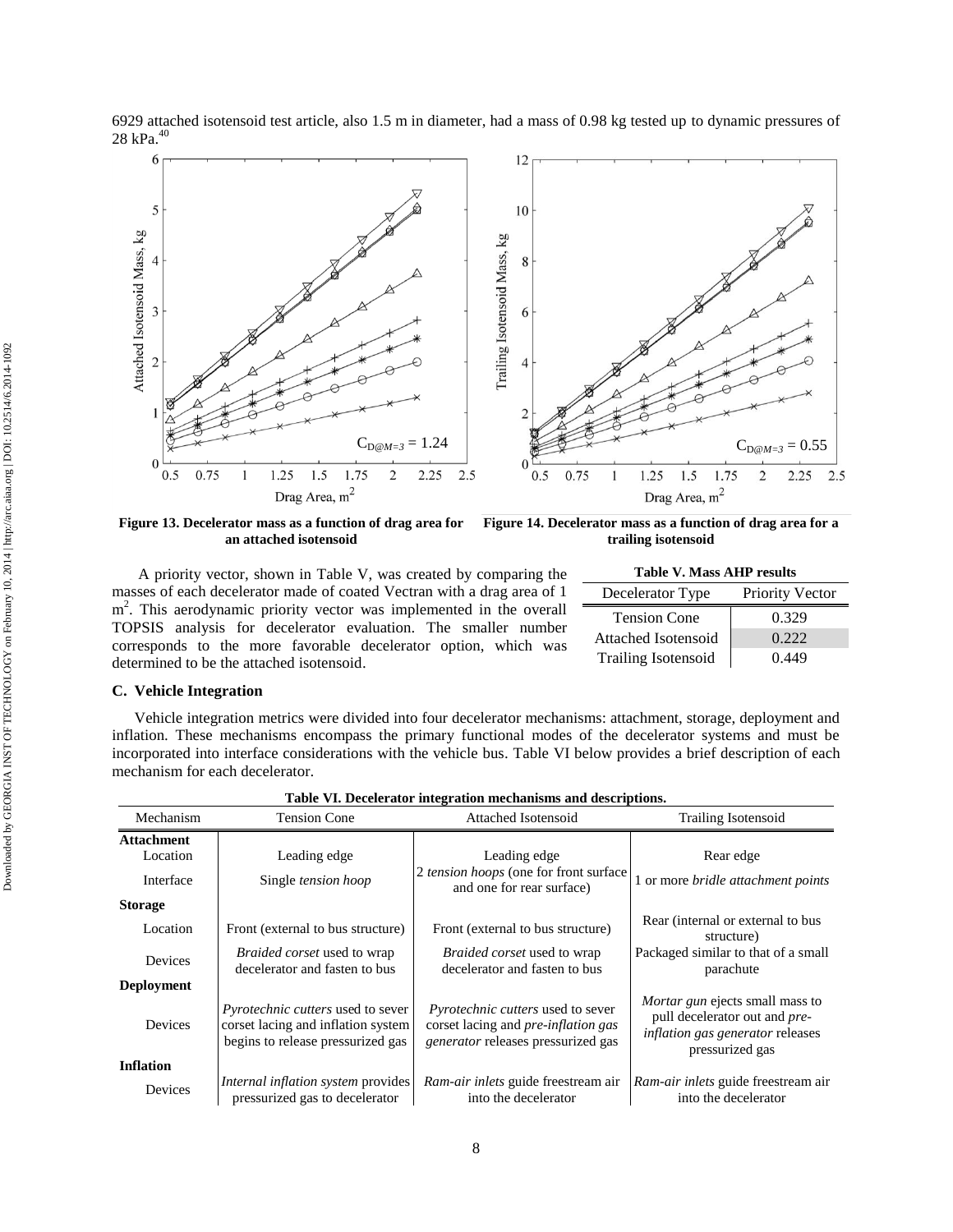The devices italicized in [Table VI](#page-8-3) are devices needed for their respective mechanisms. A description of each these devices and supplemental resources are found below:

- *Tension hoops* are devices that secure the fabric of the decelerator to the metal bus structure via a clamping mechanism. The fabric material is clamped between metal plates which are reinforced with bolts.
- *Bridle attachment points* are the location where the decelerator is fastened to the bus structure usually with bolts. 19,36
- *Braided corset* is a tie-down device made of flexible material that is held together with lacing.<sup>41</sup>
- *Pyrotechnic cutters* are devices that are capable of cutting cords using an explosive event. 42
- *Internal inflation system* is a gas generation system located within the vehicle bus. This device can be a pressure vessel with inert gas stored at high pressures or a system which expels gas as a by-product of a chemical reaction.<sup>43</sup>
- *Pre-inflation gas system* is a gas generation system need to expose the ram-air inlets to the free stream. This is usually a small vial of methyl alcohol. The gas vaporized from this solution starts the inflation process for the isotensoid.<sup>33</sup>
- *Mortar gun* is a small launcher that deploys a small lumped mass to begin deployment process.<sup>44</sup>
- *Ram-air inlets* are devices that are located on the windward side of the decelerator and guide free stream air to the internal structure of the decelerator.<sup>15,39</sup>

The decelerator devices in a stowed configuration were examined using parachute packing densities. Without using pressurized packaging, the stowed decelerator packing density is estimated to be  $320 \text{ kg/m}^3$ .<sup>36</sup> For the coated Vectran material, storage volume as a function of drag area for the three decelerator types are shown in [Figure 15](#page-9-0). The attached isotensoid is the most storage efficient while the trailing isotensoid requires the greatest storage volume. Storage volume could also be improved if pressurized packaging was implemented.<sup>45</sup>



**Figure 15. Decelerator storage volume as a function of decelerator drag area.**

<span id="page-9-0"></span>Based on the aforementioned vehicle integration considerations, pairwise priority vectors were created for each mechanism based on stakeholder input which were then summed together to generate to generate an overall vehicle integration weighting vector. As shown in [Table VII](#page-10-0), this integration priority vector was implemented in the overall TOPSIS analysis for decelerator evaluation. The values shaded in [Table VII](#page-10-0) number corresponds to the more favorable options within each respective category.

The isotensoid decelerator, from a vehicle integration perspective, has a less complex inflation mechanism since an onboard inflation system is not required. The attachment mechanism vector favored the trailing isotensoid in particular due to the extensive flight testing that has demonstrated the reliability of that mechanism. The attached isotensoid required multiple attachment points, which increases overall complexity of that system. Again, the storage and deployments mechanisms favor the heritage hardware of the trailing isotensoid.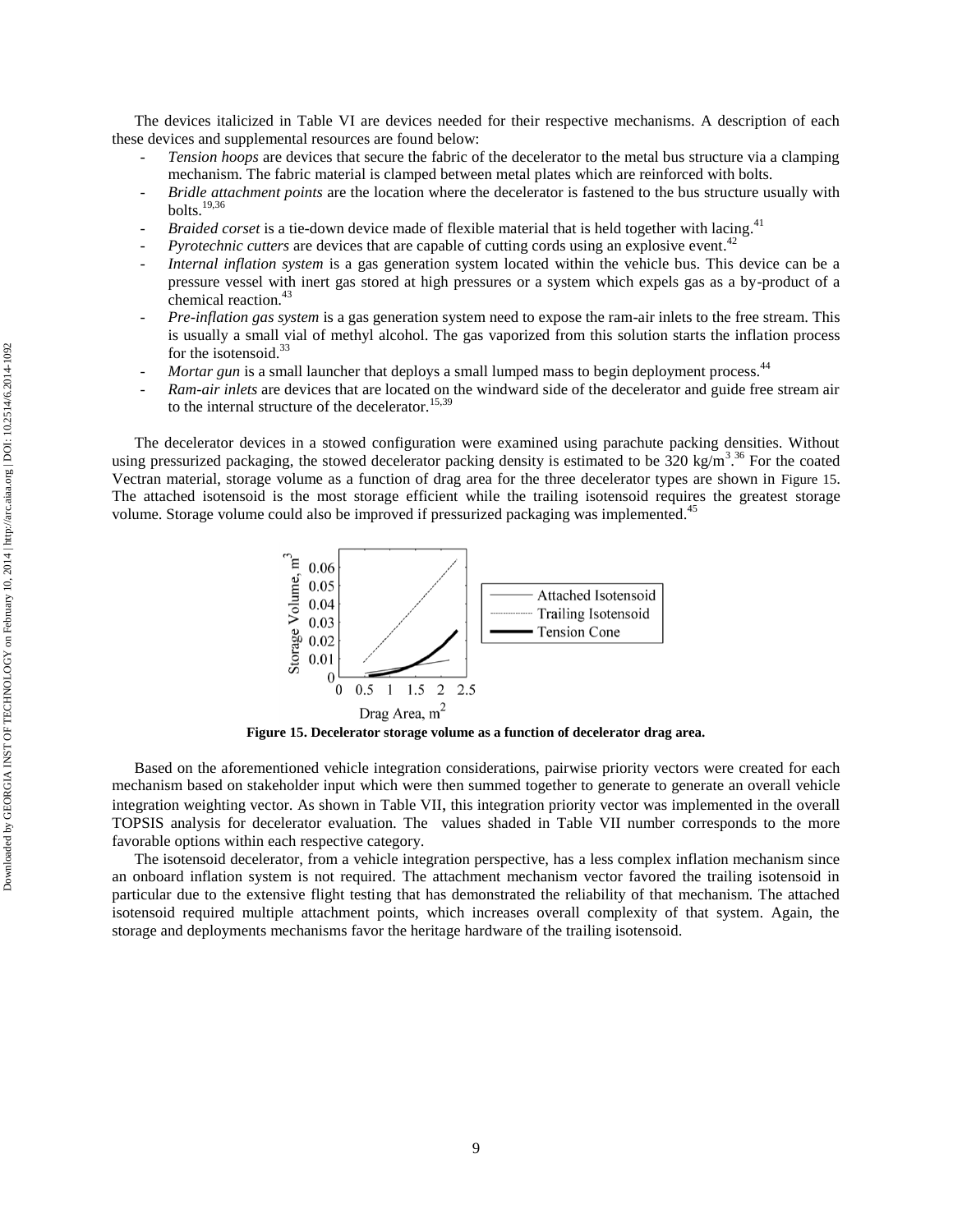<span id="page-10-0"></span>

| Decelerator                  | <b>Tension Cone</b> | Attached Isotensoid | <b>Trailing Isotensoid</b> |
|------------------------------|---------------------|---------------------|----------------------------|
| <b>Attachment Mechanism</b>  | 0.017               | 0.015               | 0.04                       |
| Storage Mechanism            | 0.047               | 0.047               | 0.142                      |
| Deployment Mechanism         | 0.091               | 0.091               | 0.272                      |
| <b>Inflation Mechanism</b>   | 0.026               | 0.106               | 0.106                      |
| <b>Overall Weight Vector</b> | 0.182               | 0.259               | 0.559                      |

**Table VII. Vehicle integration mechanism weighted priority vectors.**

## **D. Decelerator Evaluation**

The priority weighting vectors for each integration mechanism were combined with an overall design metrics priority vector that were then used in a TOPSIS analysis. The design metrics priority vector, shown in [Table VIII](#page-10-1), was developed based on the stakeholders involved in this study, which identified aerodynamics and vehicle integration as the primary drivers in this evaluation. The results of the TOPSIS analysis are shown in [Table IX](#page-10-2). The trailing isotensoid is calculated to be the more ideal configuration given the aforementioned input priority vectors. However, the tension cone and the attached isotensoid are found to be comparable to the trailing isotensoid. The tension cone exhibits the overall greatest aerodynamic performance but its required inflation system is disadvantageous to its vehicle integration score. The attached isotensoid exhibits the second best aerodynamic performance but its required two attachment points also increase its vehicle integration complexity. With proven flight test articles, the trailing isotensoid exhibits marginal aerodynamic performance and proven vehicle integration mechanisms.

<span id="page-10-1"></span>

| <b>Table VIII. Design Metrics AHP results</b> |                        |  | Table IX. TOPSIS Euclidean distance to the ideal solution. |                             |
|-----------------------------------------------|------------------------|--|------------------------------------------------------------|-----------------------------|
| Design Metric                                 | <b>Priority Vector</b> |  | Decelerator Type                                           | Relative Closeness to Ideal |
| <b>Mass</b>                                   | 0.143                  |  | <b>Tension Cone</b>                                        | 0.562                       |
| Aerodynamics                                  | 0.429                  |  | Attached Isotensoid                                        | 0.550                       |
| Vehicle Integration                           | 0.429                  |  | <b>Trailing Isotensoid</b>                                 | 0.446                       |

## <span id="page-10-2"></span>**V. Conclusion**

The objective of this study was to evaluate three IAD configurations on a sounding rocket payload for atmospheric sample capture. A tension cone, attached isotensoid, and trailing isotensoid IAD were each investigated. Each IAD configuration was evaluated considering mass, aerodynamic performance, and vehicle integration. In terms of aerodynamic drag performance, the tension cone is the preferred choice for the sizes investigated. The attached isotensoid was shown to be the most mass efficient decelerator, while the trailing isotensoid was found to be the more ideal decelerator for vehicle integration. Heritage test vehicles have repeatedly proven the trailing isotensoid integration and deployment system. For the weightings considered in this mission concept, the trailing isotensoid was found to be the preferred configuration.

## **Acknowledgments**

The work presented was funded by the C.S. Draper Laboratory, Inc. under a University Research and Development project entitled "Deployable Decelerators for Small Atmospheric Recovery Missions." The authors would like to acknowledge Phil Hattis, Amer Fejzic, and Scott Thompson for their contributions to this investigation. The authors would also like to thank Christopher Cordell in the Space Systems Design Laboratory at Georgia Tech for contributions to the aerodynamics analysis presented in this work.

# **References**

<sup>&</sup>lt;sup>1</sup>H. Heidt, J. Puig-Suari, A. Moore, S. Nakasuka and R. Twiggs, "CubeSat: A new Generation of Picosatellite for Education and Industry Low-Cost Space Experimentation," in *AIAA/USU Conference on Small*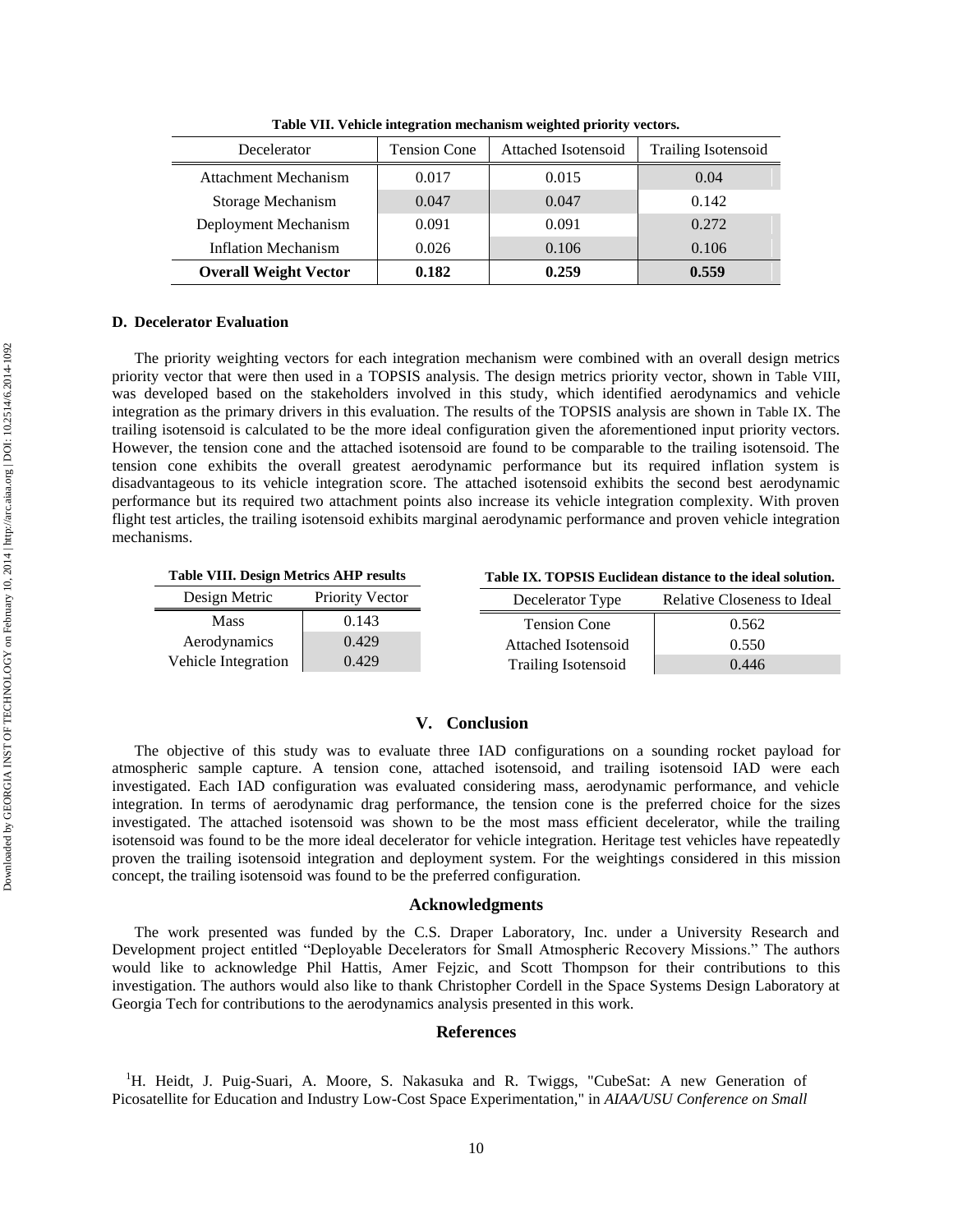# *Satellites*, 2000.

<sup>2</sup>*NASA Sounding Rocket Handbook,* Goddard Spaceflight Center: Wallops Flight Facility, 2006.

<sup>3</sup>M. Miller, B. Steinfeldt and R. and Braun, "Mission Architecture Considerations for Recovery of High-Altitude Atmospheric Dust Samples," in *AIAA Atmospheric Flight Mechanics Conference*, Boston, MA, 2013.

<sup>4</sup>R. Latteck and W. Singer, "Multi-Beam Radar Observations of Polar Mesosphere Summer Echoes During the MIDAS/DROPPS/MINIDUSTRY Campaign at Andenes, Norway," *Adv. Space Res,* vol. 28, pp. 1065- 1070, 2001.

 ${}^5C$ . Croskey, J. Mitchell and M. Friedrich, "Charged Particle Measurements in the Polar Summer Mesosphere Obtained by the DROPPS Sounding Rockets," *Adv. Space Res,* vol. 28, pp. 1047-1052, 2001.

<sup>6</sup>M. Rodríguez, *Analysis of the dynamical behavior of the Minidusty rocket payloads, and its influence on the plasma probe measurements,* Tromsø, Norway: MS Thesis. Department of Physics and Technology, University of Tromsø, 2007.

<sup>7</sup>S. Robertson, M. Horanyi and S. Knappmille, "Mass Analysis of Charged Aerosol Particles in NLC and PMSE during the ECOMA/MASS Campaign," *Annales Geophysicae,* vol. 27, 2009.

<sup>8</sup>B. Smith, C. Tanner, M. Mahzari, I. Clark, R. Braun and F. Cheatwood, "A Historical Review of Inflatable Aerodynamic Decelerator Technology Development," in *2010 IEEE Aerospace Conference*, Big Sky, MT, 2010.

<sup>9</sup>F. Nebiker, "Aerodynamic Deployable Decelerator Performance Evaluation Program, Phase I," AFFDL -TR67-27, 1965.

 $^{10}$ F. Nebiker, "PEPP Ballute Design and Development Final Report," NASA – CR 66585, 1967.

<sup>11</sup>R. Braun and R. Manning, "Mars Exploration Entry, Descent, and Landing Challenges," *Journal of Spacecraft and Rockets,* vol. 44, no. 2, pp. 310-323, 2007.

<sup>12</sup>Z. Putnam and R. Braun, "Precision Landing at Mars Using Discrete-event Drag Modulation," in *23rd AAS/AIAA Spaceflight Mechanics Meeting*, Kauai, HI, 2013.

 $13L$ . Levy, "The Use of Drag Modulation to Limit the Rate at Which Deceleration Increases During Nonlifting Entry," NASA TN D-1037, Washington, DC, 1961.

<sup>14</sup>M. Burchell and e. al., "Characteristics of cometary dust tracks in Stardust Aerogel and laboratory calibrations," *Meteorite. Planet. Sci.,* vol. 43, pp. 23-40, 2008.

<sup>15</sup>C. Tanner, *Aeroelastic Analysis and Testing of Supersonic Inflatable Aerodynamic Decelerators,* Atlanta, GA: PhD Thesis. Department of Aerospace Engineering, Georgia Institute of Technology, 2012..

<sup>16</sup>I. Clark, *Aerodynamic Design, Analysis and Validation of a Supersonic Inflatable Decelerator, Atlanta,* GA: PhD Thesis. Department of Aerospace Engineering, Georgia Institute of Technology, 2009.

<sup>17</sup>I. Clark, A. Hutchings, C. Tanner and R. and Braun, "Supersonic Inflatable Aerodynamic Decelerators for Use on Future Robotic Missions to Mars," *Journal of Spacecraft and Rockets,* vol. 46, no. 2, pp. 340-352, 2009..

<sup>18</sup>R. Barton, "Development of Attached Inflatable Decelerators for Supersonic Application," NASA CR-66613, 1968..

 $19J$ . Usry, "Performance of a Towed, 48-inch-Diameter Ballute Decelerator Tested in Free Flight at Mach Numbers from 4.2 to 0.4," NASA TN D-4943, Hampton, Va, 1969.

<sup>20</sup>D. Kinney, "Aero-Thermodynamics for Conceptual Design," in *2004 AIAA Aerospace Sciences Meeting and Exhibit*, Reno, NV, 2004.

<sup>21</sup>"FUN3D Manual," NASA Langley, [Online]. Available: http://fun3d.larc.nasa.gov. [Accessed Oct 2009].

 $22$ W. Anderson and D. Bonhaus, "An Implicit Upwind Algorithm for Computing Turbulent Flows on Unstructured Grids," *Computers and Fluids,* vol. 23, pp. 1-22, 1994.

<sup>23</sup>J. P. Steinbrenner and J. Abelanet, "Anisotropic Tetrahedral Meshing Based on Surface Deformation Techniques," in *AIAA 45th Aerospace Sciences Meeting*, Reno, NV, 2007.

 $^{24}$ J. Samareh, "Estimating Mass of Inflatable Aerodynamic Decelerators Using Dimensionless Parameters," in *8th International Planetary Probe Workshop*, Portsmouth, Virginia, 2011.

 $25$ M. S. Anderson, H. L. Bohon and M. M. and Mikulus, "A Structural Merit Function for Aerodynamic